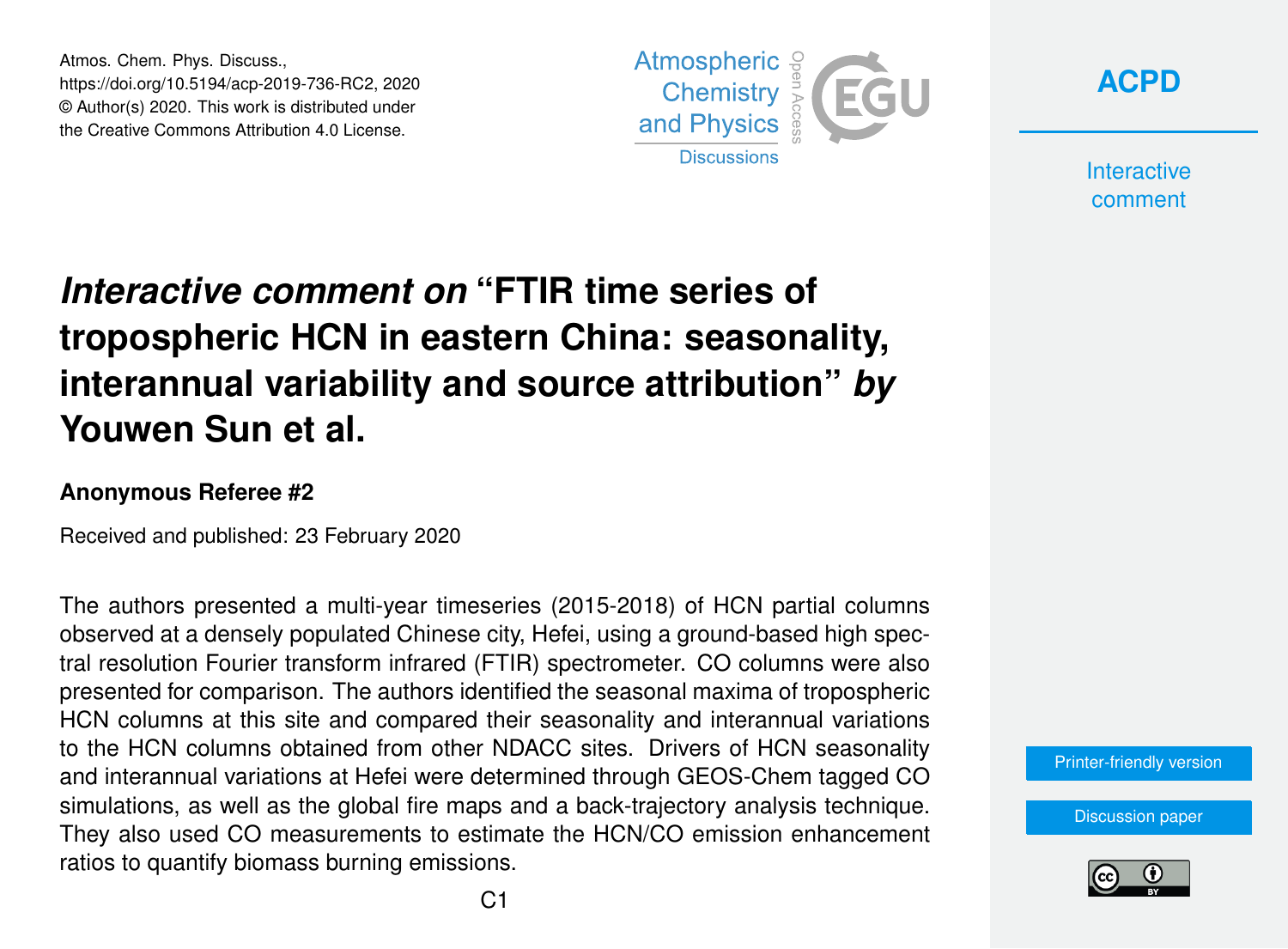This version (manuscript-version2) has been significantly improved from the original submission in terms of analysis and presentation. The results are valuable to the community. I suggest some minor corrections, which are detailed below. The authors should perform a thorough proof-reading of the manuscript to further improve the presentation in order to meet the publishing standards of ACP.

1) Page 1, Line 35: Are these values multi-year mean or are they the maximum values throughout the whole period? Please clarify.

2) p2, line 34-35: Could you also point out where these regions are located in China?

3) p2, line 53: add "where" before "influences from biomass . . ."

- 4) p3, line 6: replace "can improve" with "aims to improve"
- 5) p3, line 17: replace "it is planned to" with "plan to"
- 6) p3, line 20: replace "a highest" with "the highest"
- 7) p3, line 22: "to ensure a higher signal to noise . . . and a faster. . ." compared to what?

8) p3, line 26-27: can you spell out "&" as appropriate here.

9) P4, line 8: change to "Whole-Atmosphere Community Climate Model (WACCM) v6"

10) P4, line13-15: spell out all species names when they first appear.

11) P4, line 24: did you calculate the tropopause height from the NCEP reanalysis data? If so, replace "deduced" with "calculated".

12) P5, line 19: please spell out GEOS-FP.

- 13) P6, line 5: the order should be "Global Fire Assimilation System (GFAS) v1.2"
- 14) P6, line 9: change to "period of"

15) P6, line 11: Please be consistent in placing acronyms. Should be "the Multi- resolution Emission Inventory for China (MEIC)".

## **[ACPD](https://www.atmos-chem-phys-discuss.net/)**

Interactive comment

[Printer-friendly version](https://www.atmos-chem-phys-discuss.net/acp-2019-736/acp-2019-736-RC2-print.pdf)

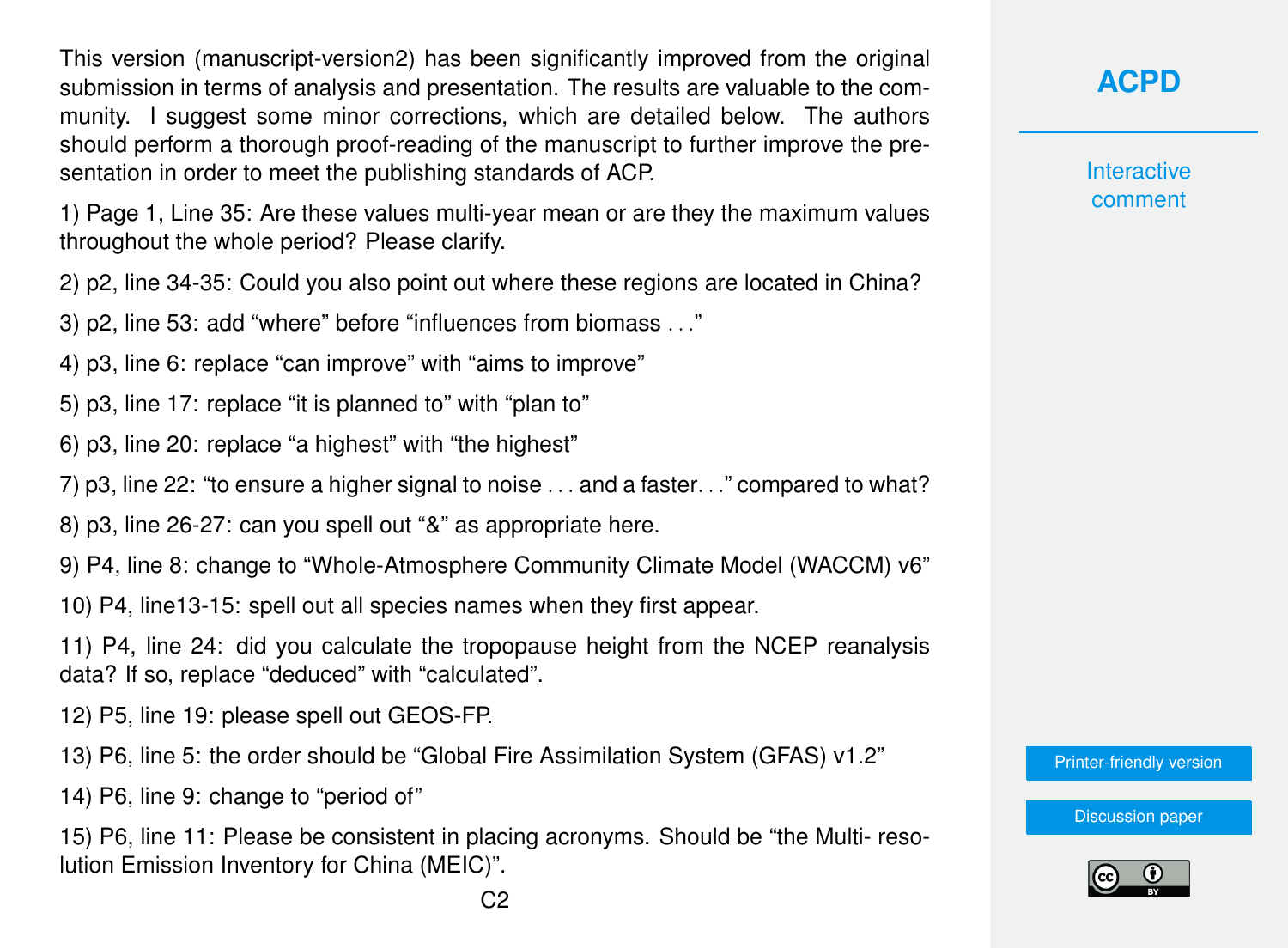16) P6, line 18-19: It is confusing here, as the GEOS-Chem OH shown in Shindell et al. (2006) is lower than the multi-model mean (Table 1). Could you clarify?

17) P6, line 31-33: this sentence can be modified as "In this study, we only investigate the influence from the biomass burning sources. The regional definition. . ."

18) P6: at the beginning of section 2.3, could you briefly say the purpose of using PSCF in this study? Just add some context.

19) P7, line 37: delete "total" before "troposphere"

20) P8, line 6-10: these few lines can be re-organised to make the statements clearer. For example, "Note that the largest seasonal peak of HCN occurs in May which is 3 months later than that of CO which occurs in February, but the other two seasonal peaks for both species occur in the same months, i.e., in September and December respectively. Otherwise, their seasonal cycles show similarities."

21) P10, line 11-17: could you elaborate a bit more on possible mechanisms why correlations between CO and HCN are negative or weak at these sites, especially at Bremen? Have you checked the seasonal correlation between CO and HCN at Bremen?

22) P10, line 24: how about ". . .is an effective quantity to identify biomass burning emissions. . ."?

23) P10, line 31: should be "indicating that these. . ."

24) P10, line 32: change to "throughout the year"

25) P11, line 1: change to "is located . . ., therefore emissions. . ."

26) P14, line 22: change to "both the first and the second half of the year"

27) P14, line 24: change to "in the second half of the year"

28) P14, line 25: same as above "in the first half of the year"

**Interactive** comment

[Printer-friendly version](https://www.atmos-chem-phys-discuss.net/acp-2019-736/acp-2019-736-RC2-print.pdf)